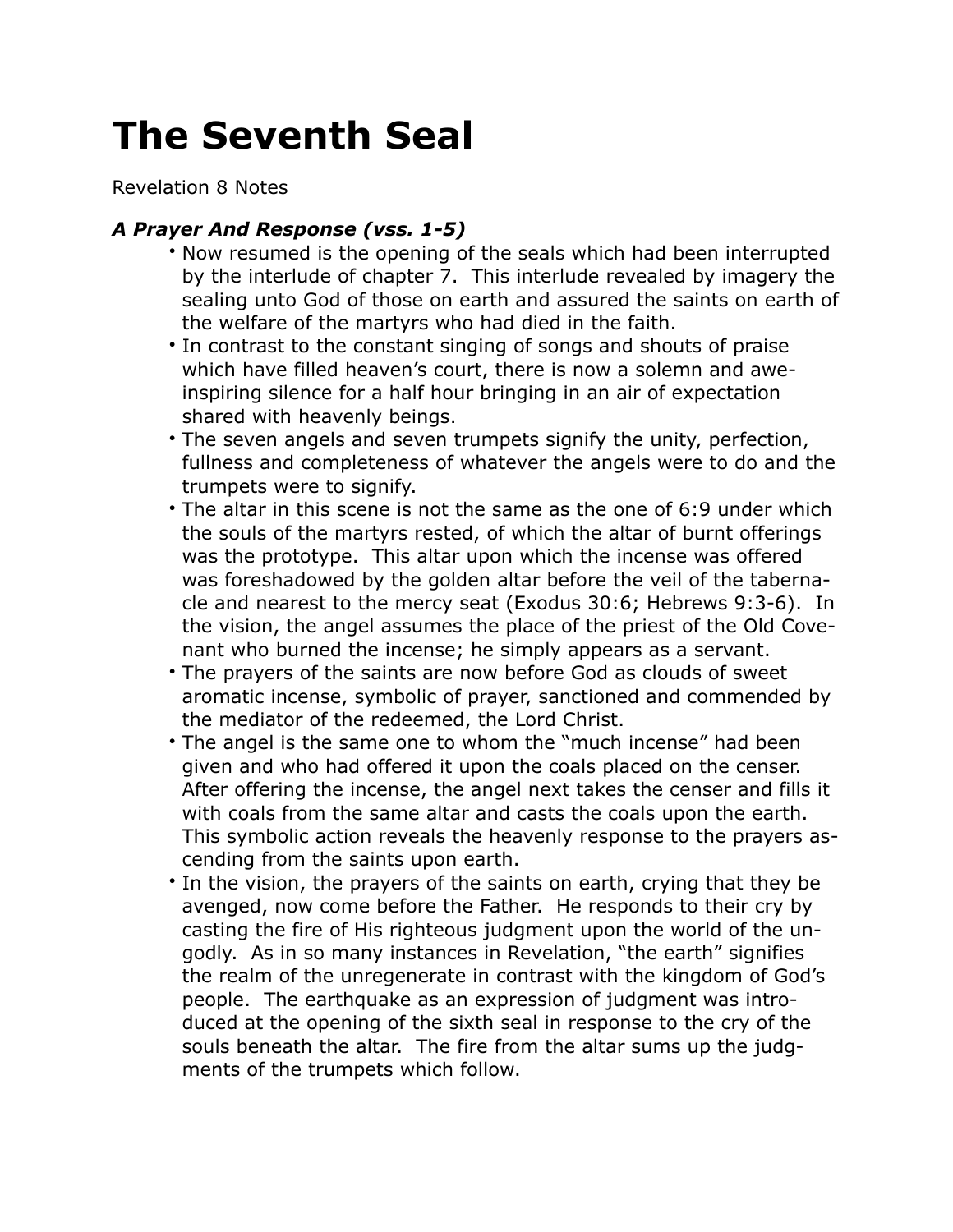## *The First Four Trumpets (vss. 6-12)*

- The seven trumpets are not a continuation of the seals; that is, the seventh seal does not extend to include the seven trumpets. The seals are complete, and the altar scene serves as a prelude or introduction to the trumpets. The seven trumpets in the vision before symbolize partial judgments upon the wicked, serving as warnings of greater judgments to come.
- When the first four trumpets are blown, various aspects of the physical or natural world are affected, and at the sounding of the last three the physical and spiritual lives of men are involved. Although it is very difficult explain the phenomena which follow the trumpet sounds, it can be concluded with certainly that these trumpets represent warnings of a supernatural judgment from God.
- The first trumpet seems to point to judgment upon the heathen as their blood is brought upon their own heads. The burning of a third part of the earth and the trees and all the grass seems to indicate suffering and destruction among the earth-dwellers, the world of the unregenerate in which the seat of world powers operate.
- The judgment is against the wicked and upon the realm in which the unregenerate find their life and objects of worship. Living only for the material and physical, theirs is a life spent in rebellion against God and the spiritual. With the destruction of that for which man lives, his pride is humbled.
- The "mountain" likely symbolizes the fall of an eminent unidentified power cast down as Babylon of old; it could be any such city at any period in time. The sea, which signifies the mass of humanity or society (cf. 13:1), is greatly affected. The vision indicates judgment upon a worldly society when its center of power is cast down and its economy falls with it.
- In the overall vision of the trumpets, the first affects vegetation, the second the sea with its marine life and ships, and this, the third, involves the inland waters and springs. All these trumpets appear to have a broader significance than describing simple natural calamities within the Roman Empire; in fact, the Roman Empire has not been specifically introduced.
- Wormwood and gall aptly symbolize calamity, sorrow and bitterness of life. The fall of this star, Wormwood, caused a third of the inland waters to become wormwood, that is, charged with trouble, sorrow and death. Pride and arrogance, which are part of idolatry and rebellion against God, are destined to fall, carrying misery and sorrow with them.
- The symbols of joy and wisdom (the sun, moon and stars) are ashamed at the earth's wickedness, and in the vision a third of them